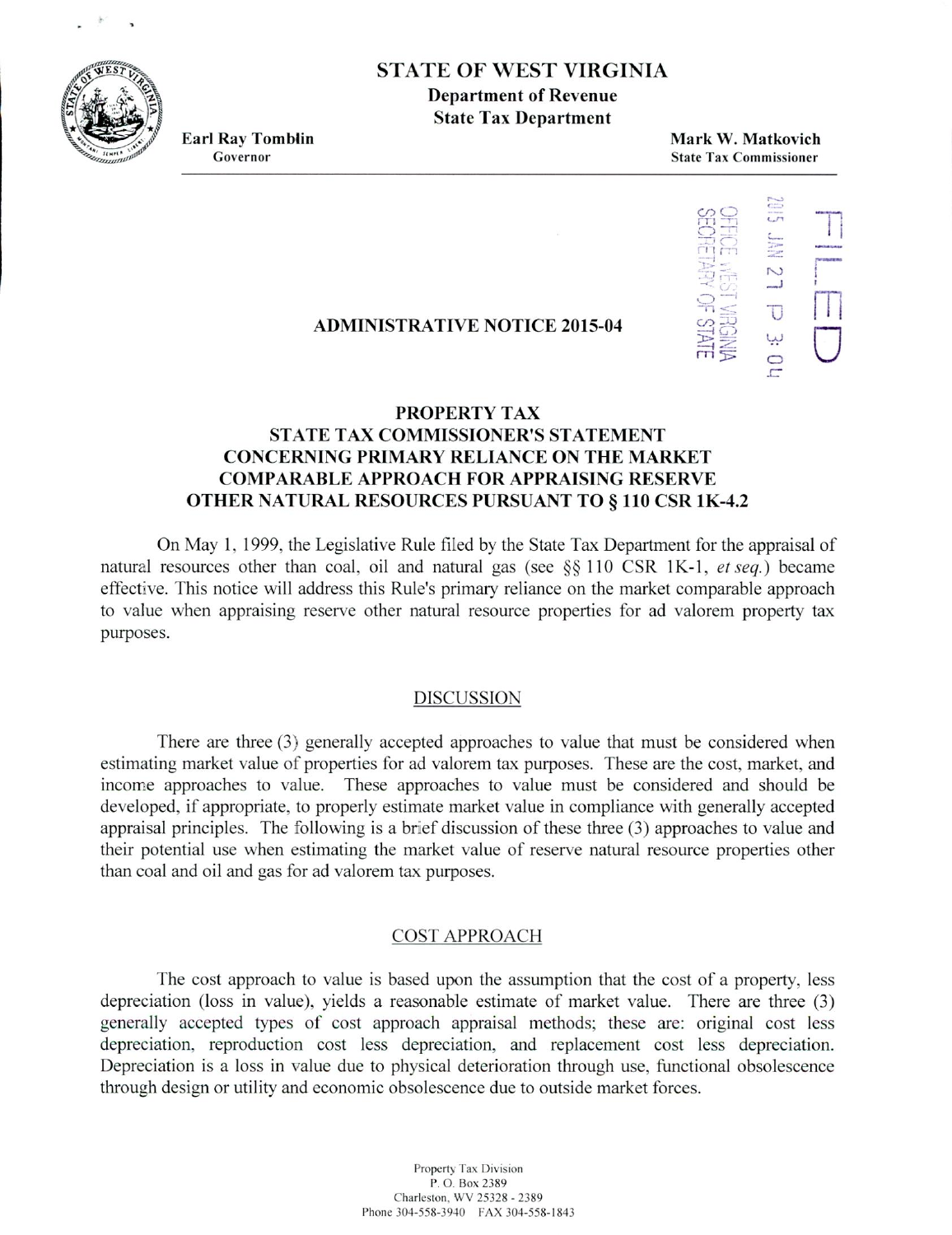### **Administrative Notice 2015-04 Page 2**

Original cost less depreciation is the cost of acquisition of a property less a loss in value due to physical deterioration, functional obsolescence and economic obsolescence. This approach is widely employed in the appraisal of "cost-based' regulated utilities, however it has a limited application when appraising reserve natural resource properties, as many of these types of properties were acquired years ago at substantially less than current market value.

Reproduction cost less depreciation is the cost of reproducing an exact replica of a property less physical deterioration, functional obsolescence, and economic obsolescence. This approach is employed in appraising one-of-a-kind properties such as works of art or special purpose properties. an example of which is the State's Capitol Building. Other mineral properties are a nonrenewable natural resource and therefore cannot he reproduced. Because of their nonrenewable nature. reserve natural resource properties do not lend themselves to development of a reproduction cost less depreciation appraisal.

Replacement cost less depreciation is the cost of replacing a property with one of like utility less physical deterioration and economic obsolescence. This approach is the most widely used of the three (3) cost approaches to value and is widely employed in the appraisal of commercial and industrial personal property. Replacement cost has limited application. however, in the appraisal of nonrenewable natural resource properties. as the resource cannot, by its nature, be replaced. Because of their nonrenewable nature. reserve natural resource properties do not lend themselves to the development of replacement cost new less depreciation appraisals.

#### INCOME APPROACH

The income approach to value is based upon the assumption that a properly is worth the future income, discounted to present worth, that it will generate for a prospective buyer. The income approach is widely used in the valuation of various types of income producing properties; however, the approach has limited application in valuing properties that do not produce an income stream. Reserve other natural resource properties do not readily produce an income stream and do not therefore readily lend themselves to application of an income approach valuation.

#### MARKET APPROACH

The market approach to value is based upon the assumption that the recent selling price of comparable properties, if properly analyzed and adjusted, will yield a reasonable estimate of current market value. Consistent with the above referenced Legislative Rule, the State Tax Department developed a market comparable approach for reserve other mineral properties. The Department has reviewed sales during at least the five  $(5)$  calendar years prior to the July 1<sup>st</sup> appraisal date of 2014 in various fashions and has constructed measures of central tendency concerning sales transacted during the aforementioned period of time. These sales have been analyzed according to methods established in  $\S$  110 CSR 1K-4.2 for reserve other natural resource properties. The Department published and tiled final variables on August 29. 2014.